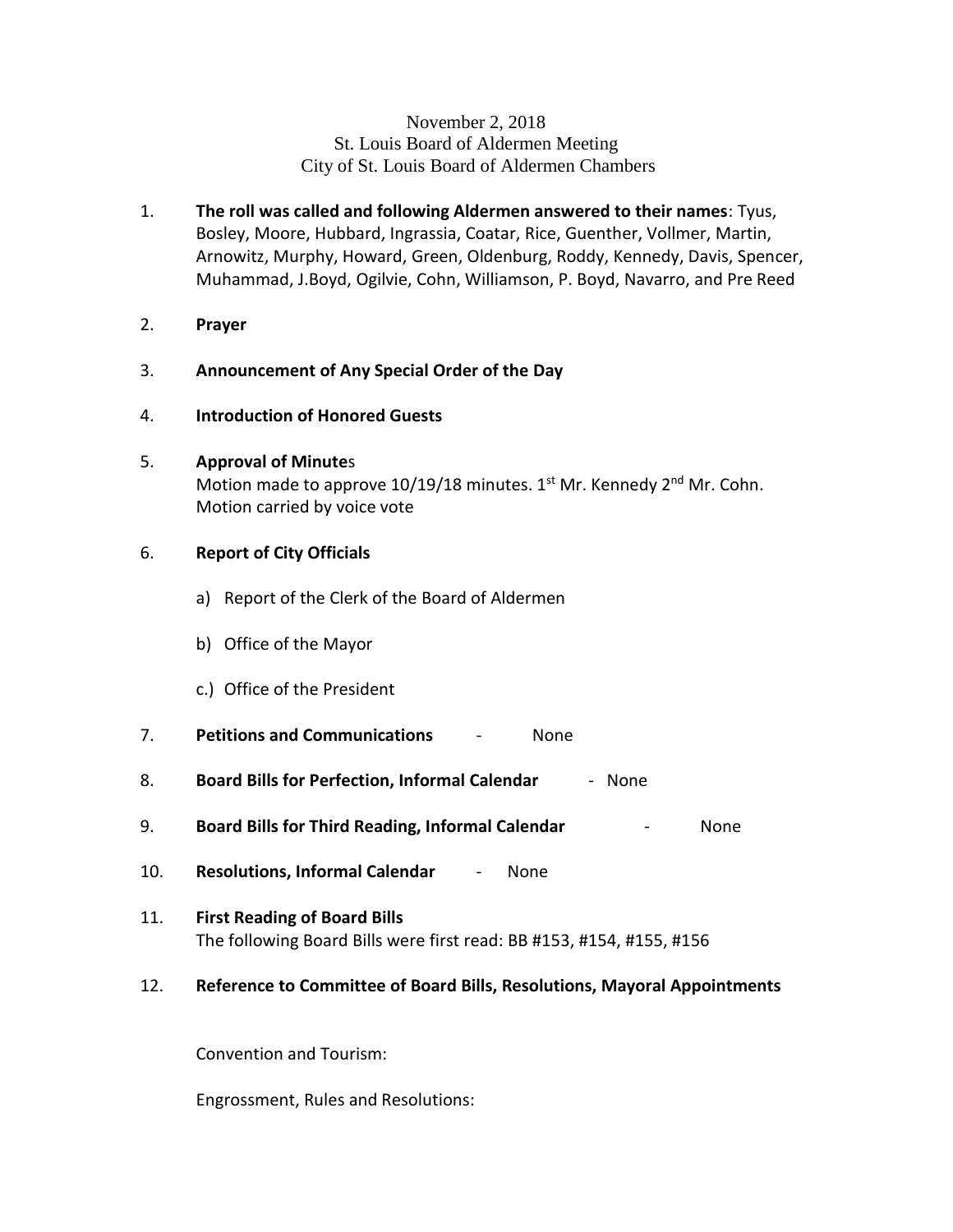Health and Human Services:

Housing, Urban Development and Zoning:

Legislation:

Neighborhood Development:

Parks and Environmental Matters:

Personnel and Administration:

Public Employees:

Public Safety:

Public Utilities:

Streets, Traffic and Refuse: BB #155 - #156

Transportation and Commerce: BB #153

Ways and Means: BB #153

- 13. **Second Reading and Report of Standing Committees** The following Board Bills were second read: BB #141 - #149 - #151 - #140 - #144 - #145 - #146CSAA - #147
- 14. **Report of Special Committees** None

# 15. **Perfection Consent Calendar** The following Board Bills were perfected: BB #108 - #128 - #134AA - #135AA - #120 - #121 Request made to move BB #122 to regular Board Bills for Perfection.

Motion made to adopt Perfect Consent Calendar. 1st Kennedy 2<sup>nd</sup> Williamson. Motion carried.

- 16. **Board Bills for Perfection** BB #122 Roddy requested BB #122 be placed on informal calendar.
- 17. **Third Reading Consent Calendar** BB #123CS & #130AA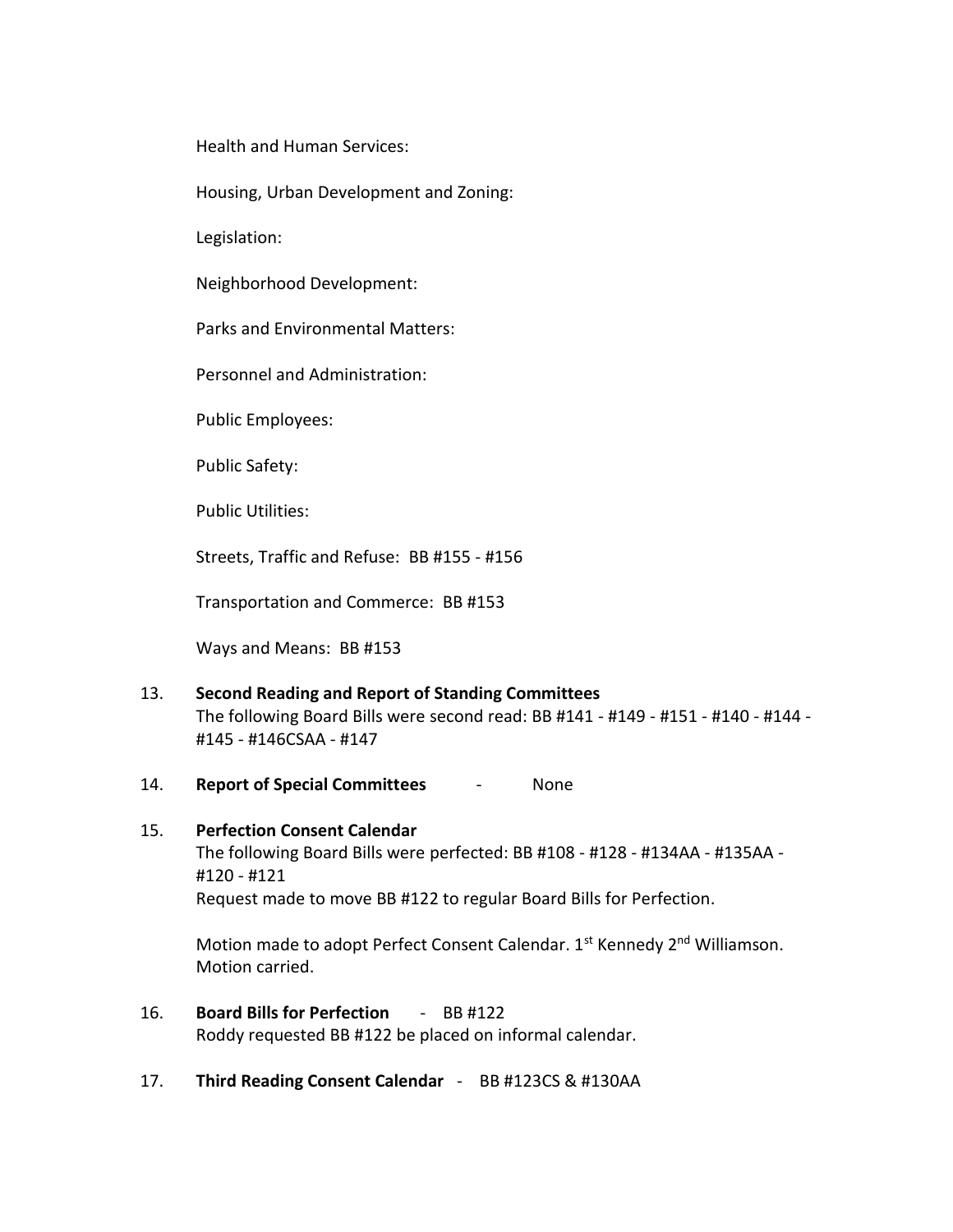Ms. Tyus requested BB #132 be placed on the regular Third Reading.

Motion made to adopt Third Reading Consent Calendar. 1<sup>st</sup> Kennedy. 2<sup>nd</sup> Vollmer. Motion passed with the following votes: 25 ayes, 0 noes Tyus, Moore, Hubbard, Ingrassia, Coatar, Rice, Guenther, Vollmer, Martin, Murphy, Howard, Green, Oldenburg, Roddy, Kennedy, Davis, Spencer, Muhammad, J. Boyd, Ogilvie, Cohn, Williamson, P. Boyd, Navarro, and Pres. Reed

18. **Third Reading / Report of Engrossment and Final Passage** - BB #132 Motion made to adopt BB #132.  $1^{st}$  Spencer.  $2^{nd}$  Guenther. Motion passed with the following votes:

25 ayes, 0 noes

Tyus, Bosley, Moore, Hubbard, Ingrassia, Coatar, Rice, Guenther, Vollmer, Martin, Murphy, Howard, Green, Oldenburg, Roddy, Kennedy, Davis, Spencer, J. Boyd, Ogilvie, Cohn, Williamson, P. Boyd, Navarro, and Pres. Reed

- 19. **Report of Enrollment Committee** BB #123CC - #130AA - #132
- 20. **Courtesy Resolutions Consent Calendar** Res. #165 #166 #170 #171- #172 - #173

Ms. Davis moved to adopt the Courtesy Resolution Calendar. The motion was seconded by Mr. J. Boyd, and carried by voice vote.

Motion made to embanc Res. #172. 1<sup>st</sup> Moore. 2<sup>nd</sup> Cohn. Motion passed.

- 21. **First Reading of Resolutions** Res. #167 #168 #169 Motion made to adopt Res #167. 1<sup>st</sup> Navarro. 2<sup>nd</sup> Cohn. Motion passed. Motion made to adopt Res #168. 1<sup>st</sup> Navarro. 2<sup>nd</sup> Cohn. Motion passed. Motion made to adopt Res #169. 1<sup>st</sup> Navarro. 2<sup>nd</sup> Cohn. Motion passed.
- 22. **Second Reading of Resolutions, Committee Reports and Adoptions** The Mayor's nomination of Mr. Daniel W. Blocher to the Civilian Oversight Board was referred to the Public Safety Committee for consideration. Having considered the same the Committee has voted to recommend the approval of the Mr. Blocher's nomination to the Civilian Oversight Board.

Motion made to approve the Mayor's appointment. 1<sup>st</sup> Kennedy. 2<sup>nd</sup> Cohn. Motion passed.

- 23. **Miscellaneous and Unfinished Business** None
- 24. **Announcements**